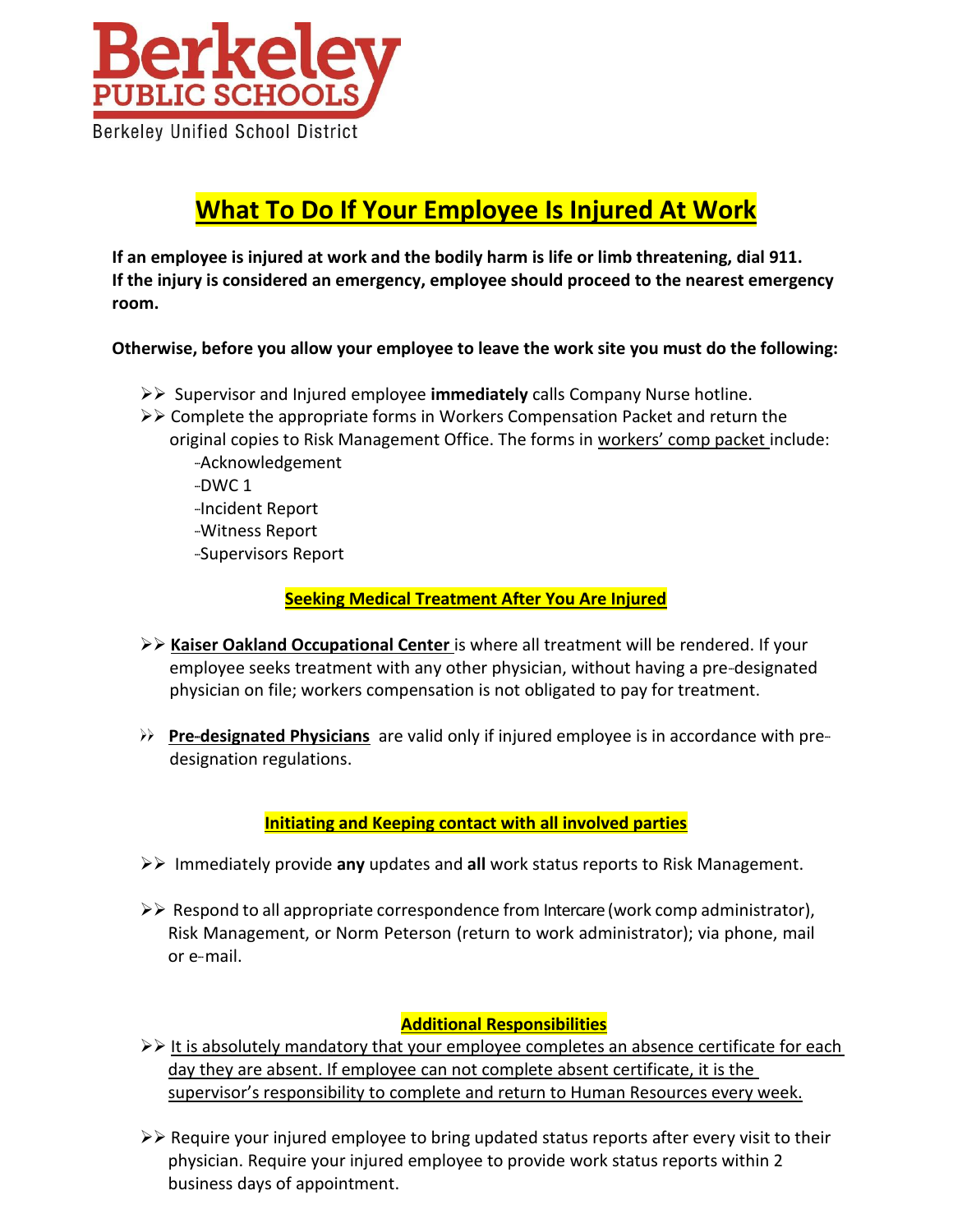- $\triangleright\triangleright$  Report any suspicious or fraudulent activity you may notice of witness.
- ➢➢ Promote health safety, preventative measures and positive return to work procedures for your employees.
- ➢➢ Be mindful of the employees you have with a workers' comp claim. You may want to keep an organized file on your employees. As updates are provided to you, you can document in an orderly fashion; which will help you to better understand the case.

#### **Key Tips**

- $>$  Intercare has 14 working days from the date they receive the claim to determine whether a case is accepted, delayed or denied. The claims are being coordinated through Intercare. We will provide you with updates as we receive them. All questions and concerns should be directed to the Risk Management office. Risk Management will provide you with updates as they are received.
- ➢➢ Employees with a claim that has been **accepted** are entitled to the 60 authorized days of industrial leave. Authorized days are defined as absences governed by a doctor's note. Or, if an injured employee is returned to work with modified restrictions, which the supervisor cannot accommodate. Risk Management will track the 60 days of industrial leave. However, accurate tracking is dependent on the supervisor's compliance with absence certificates. All questions and concerns should be directed to the Risk Management office.
- ➢➢ Employees with claims in **delay** status are not eligible for 60 days of industrial leave or monetary compensation from the workers' compensation program. In the interim, employees may use any available sick leave or vacation. An employee should consider applying for SDI if they are eligible. If the claim is accepted in the future, all sick and vacation used will be returned to the employee. All questions and concerns should be directed to the Risk Management office.

.

- ➢➢ Employees with claims that have been **denied** are not eligible for compensation under the workers' compensation program. In addition, they are not entitled to the 60-day industrial leave that Berkeley Unified School District offers their employees. All of their leave must be deducted from sick, vacation and any other leave that is available to them. Any questions and concerns can be directed to the Risk Management office. However, some questions or concerns may be re-directed to Human Resources.
- ➢➢ After 30 days of treatment with Kaiser Oakland Occupational Center, the employee has the option to change treating physicians, as long as it is authorized by Intercare. Please be mindful of the work statuses you receive and what physician they are coming from. If you have any concerns please notify the Risk Management Office.